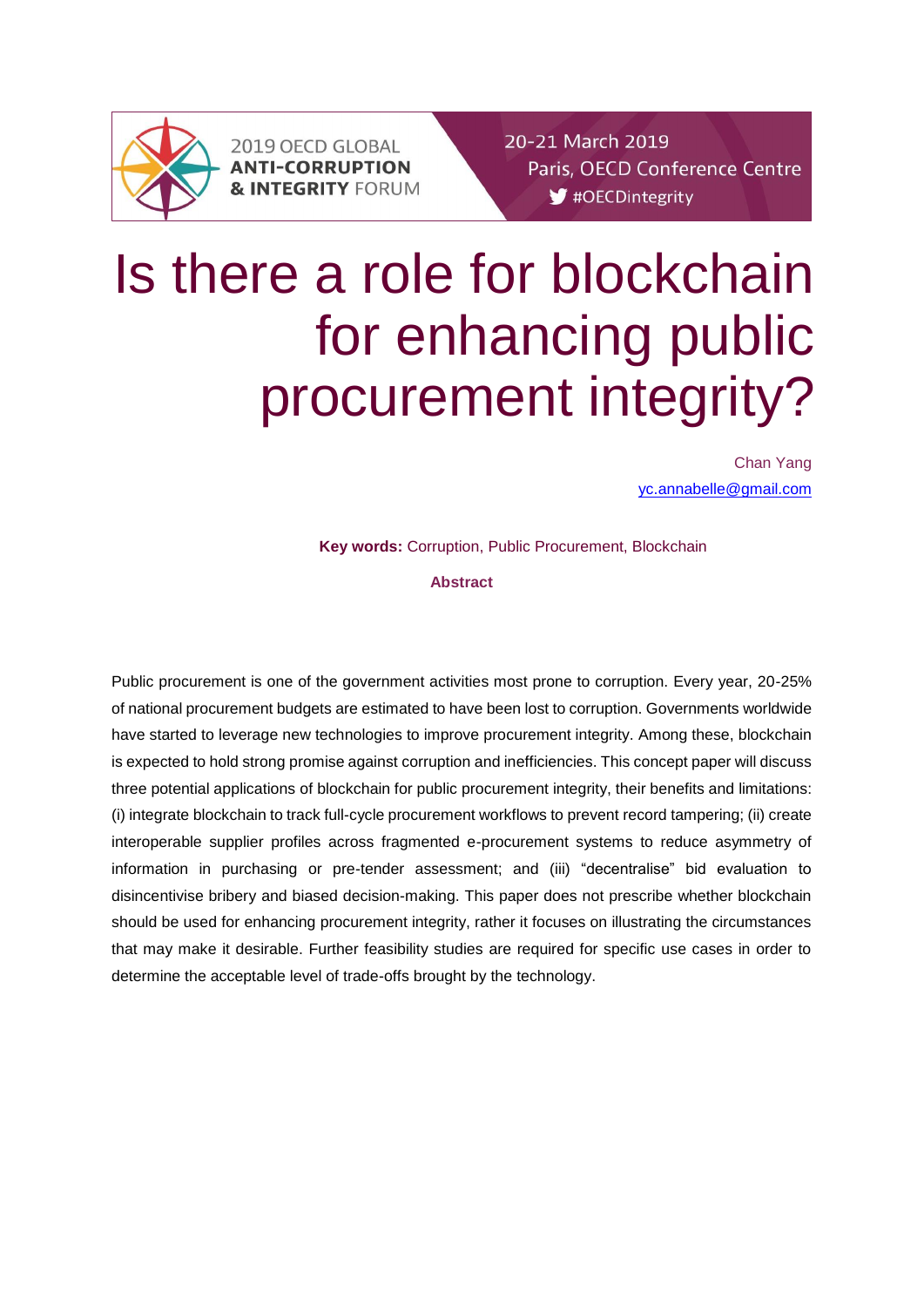*The opinions expressed and arguments employed herein are solely those of the author and do not necessarily reflect the official views of the OECD or of its member countries.*

*This document and any map included herein are without prejudice to the status of or sovereignty over any territory, to the delimitation of international frontiers and boundaries and to the name of any territory, city or area.*

*This paper was submitted as part of a competitive call for papers on integrity and anti-corruption in the context of the 2019 OECD Global Anti-Corruption & Integrity Forum.*

*The author is grateful for the insights shared by the Mexican National Digital Strategy team with its implementing partners and many practitioners from both the public and private fields.*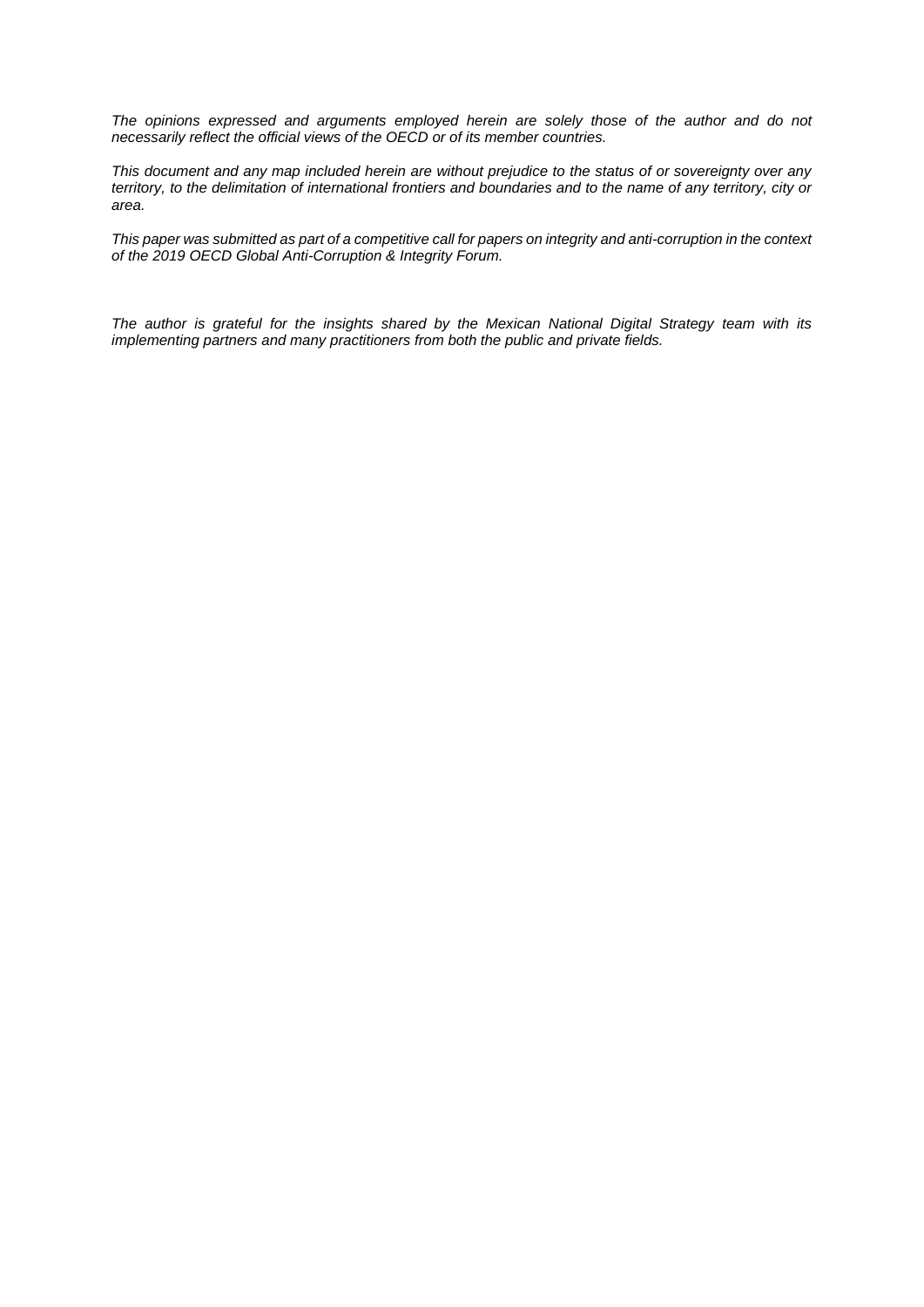#### **1. Problem statement**

At 13% of GDP in OECD countries and 1/3 of overall government expenditures, public procurement is one of the government activities most prone to corruption. Every year, governments worldwide spend USD 9.5 trillion procuring everything from roads, dams, to hospitals and printers. OECD estimates that corruption drains 20-25% of national public procurement budgets, which limits competition, hurts development and public welfare, and damages trust in government (OECD, 2016).

Governments around the world have started to implement new technologies to improve integrity, efficiency and value-for-money of their procurement processes. Among these, blockchain is expected to hold strong promise against corruption and inefficiencies. While blockchain exists in a large number of variants, it can be considered as a log of sequential entries shared and written by a group of nontrusting parties, without a central administrator (Greenspan, 2016). Its essential attributes of immutability and disintermediation seem to make it a natural ally for anti-corruption. The programmable and self-executing smart contract is also hailed as a powerful weapon for trust and efficiency, by limiting scope of human errors and discretion in decision-making.

While these potentials seem promising to increase efficiency and transparency in public procurement, their effects on eliminating corruption are less clear-cut, notably for the sophisticated forms such as conflict of interest. Since 2017, several governments have turned to blockchain to improve their e-procurement systems: [Japan](https://asia.nikkei.com/Politics-Economy/Policy-Politics/Japan-looks-to-blockchains-for-more-secure-e-government-systems) primarily aims to bolster information security; the United States focus on cost-saving and value-for-money by automating pricing analysis [\(HHS\)](https://govmatters.tv/hhs-obtains-first-blockchain-ato-in-federal-government/) and contract review [\(GSA\)](https://fcw.com/blogs/lectern/2017/10/comment-kelman-gsa-blockchain.aspx); [Mexico](https://www.eleconomista.com.mx/tecnologia/Gobierno-federal-realizara-el-primer-caso-real-de-licitacion-con-blockchain-en-agosto-20180727-0035.html) (State of Jalisco) seeks to increase transparency and curb corruption; and [South Korea](http://www.newsis.com/view/?id=NISX20190116_0000531364&cID=10801&pID=14000) (Seoul) looks to improve bid evaluation.

This concept paper will discuss three potential applications of blockchain for reducing corruption in public procurement, and their respective benefits and limitations: apply blockchain to track full-cycle procurement workflows (section 2); reduce asymmetry of information in pre-tender assessment (section 3); and "decentralise" bid evaluation (section 4). It does not prescribe whether blockchain should be used by public procurement professionals, as this should be assessed against clearly identified problems and needs on a case-by-case basis and that choice of technology be decided after a systemic review of the trade-offs entailed. Instead, this paper will focus on illustrating the circumstances that may make blockchain desirable (section 5), with the following questions in mind:

- When may there be a role for blockchain for public procurement integrity?
- What integrity risks can blockchain tackle, and for which may it yield advantages over regular e-procurement systems?
- Do these gains outweigh the costs and efforts required for implementing blockchain?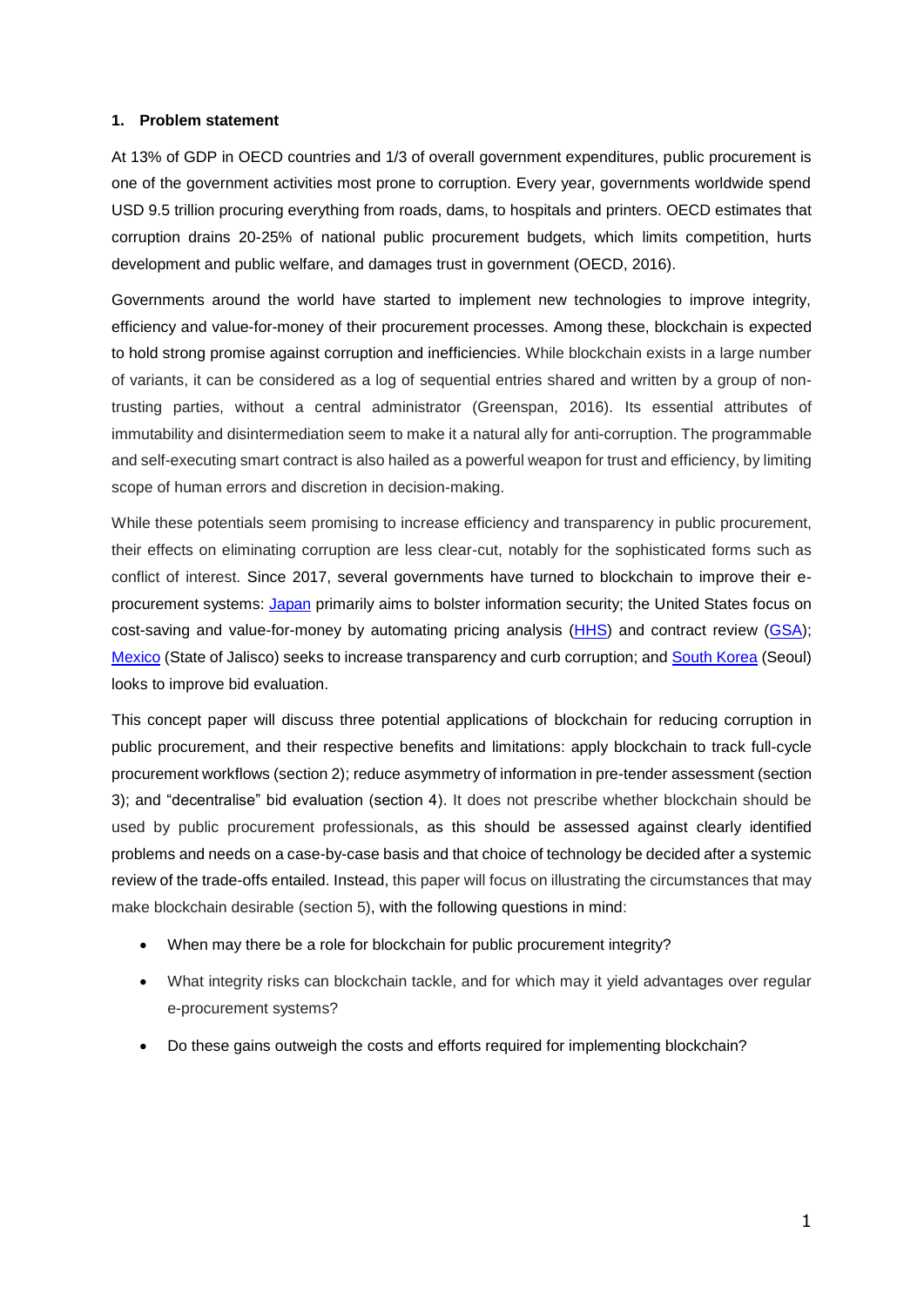# **2. Track full-cycle procurement workflows, notably records of decisions and documentation**

Various forms of integrity risks exist along the public procurement cycle, related to the contracting body, the suppliers, their potential connections and the procurement tool itself. Empirical research over the last 15 years has established numerous integrity and efficiency gains of e-procurement system (OECD, 2016). Many of these benefits are, however, contingent upon the measures taken to ensure security and transparency of the e-procurement system, without which it would present numerous lacunae and pitfalls facing insider frauds and outsider attacks. Table 1 gives an example of such flaws based on evidence from India, Indonesia and Mexico (Kohli, 2010, 2012; S N Huda et al, 2017; OECD, 2018). As procurement information is usually stored in a centralised server, it is inherently more vulnerable to tampering and attacks. Audit trails at both application and operating system (OS) levels can still be fudgeable, and OS-level reports are rather complex and impractical to analyse. If a malware is planted at the kernel<sup>1</sup> level, there may not even be any audit trail (Kohli, 2010).

Table 1. Integrity risks due to flaws in e-procurement systems

| Insider frauds  | Server/network bandwidth limitation or misuse of firewalls to restrict bid submissions<br>Document changes <sup>2</sup> by system admins, usually with the server access log erased |  |  |  |
|-----------------|-------------------------------------------------------------------------------------------------------------------------------------------------------------------------------------|--|--|--|
|                 |                                                                                                                                                                                     |  |  |  |
|                 | Subjective assessment or fraud during bid evaluation                                                                                                                                |  |  |  |
|                 | Leakage of confidential information regarding system security framework                                                                                                             |  |  |  |
| <b>Outsider</b> | Hacking aimed to strike down whole system or impede tender process <sup>3</sup>                                                                                                     |  |  |  |
| attacks         | Intrusion or infiltration causing change/removal of files or change of server's time                                                                                                |  |  |  |
|                 | Sabotage by dissatisfied ex-system admins <sup>4</sup>                                                                                                                              |  |  |  |
| Other system    | Bid sealing/encryption for quaranteed confidentiality is missing or flawed                                                                                                          |  |  |  |
| design flaws    | Functionality of digital signatures <sup>5</sup> is flawed or not supported                                                                                                         |  |  |  |
|                 | Other technical or procedural gaps <sup>6</sup> undermining procurement activities' traceability                                                                                    |  |  |  |

*Source*: author's elaboration based on Kohli (2010, 2012); S N Huda et al (2017); OECD (2018).

 $1/2$  A computer programme that is the core of a computer's operating system, connecting the application software to the hardware of a computer, and is designed to be as "untouchable" as possible.

<sup>&</sup>lt;sup>2</sup> These could include document deletions at different steps of the procurement cycle; modification of bid submission deadline, bid proposals or evaluation results to favour particular suppliers; modification of tender specifications and evaluation criteria after call for bid; alternation of contract versions or significant contract variations after contract award.

<sup>&</sup>lt;sup>3</sup> Often enabled by inadequate firewall protection or unsecure data communication protocol.

<sup>&</sup>lt;sup>4</sup> Possibly due to absence of a clear and standard operating procedure for mutation or resignation process of system admins.

 $5$  A digitally signed electronic file, for instance by a bidder during online bidding, establishes the authentication, non-repudiation and integrity of the signed data (Kohli, 2012).

<sup>6</sup> E.g. when e-procurement system is disconnected to planning/budgeting systems, when contracts are awarded directly or through closed tender, or when necessary checkpoints(e.g. upload complete information or required documents) are missing before procurement processes can progress to the next stage (OECD, 2018).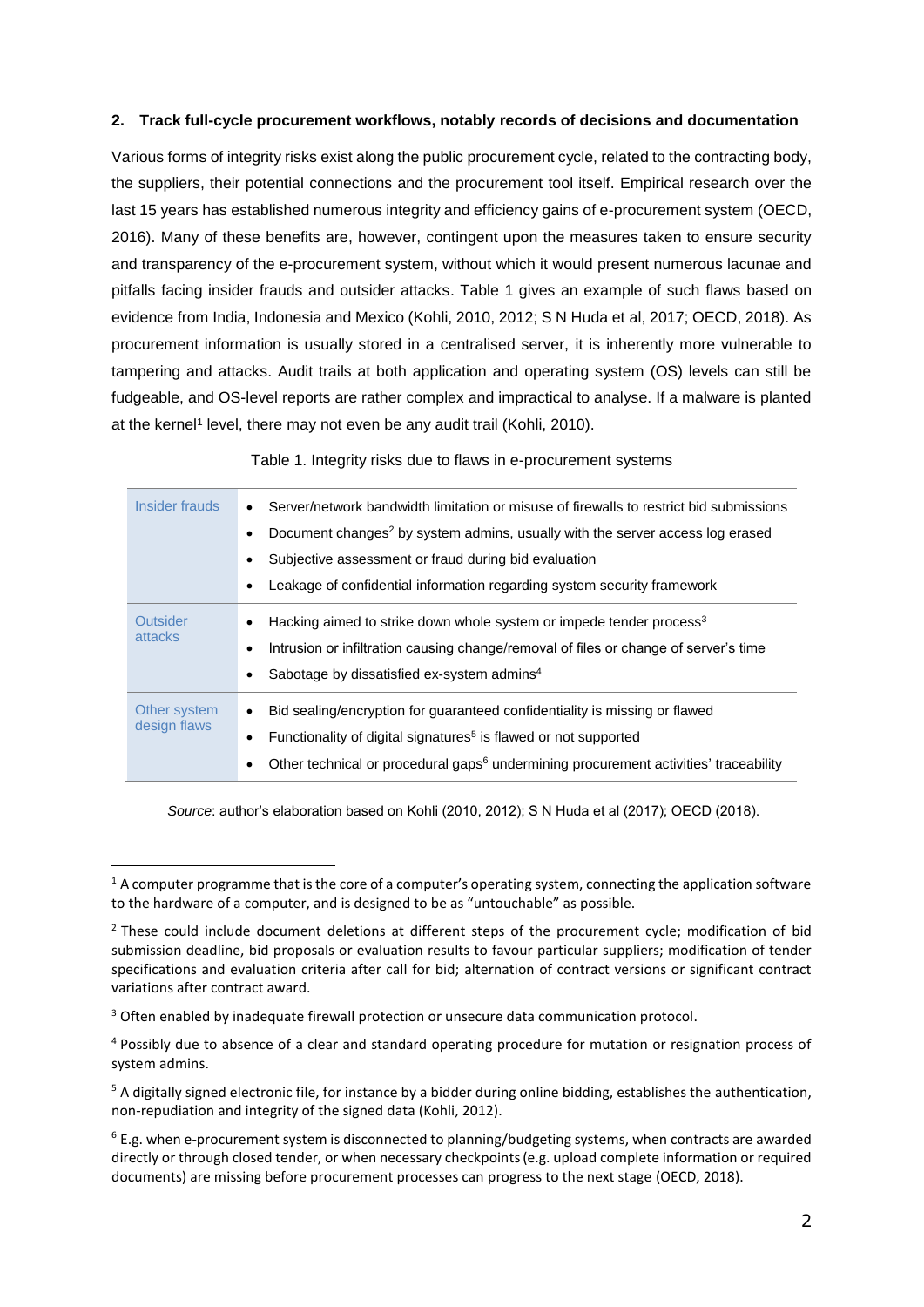It is possible that most of these risks could be minimised if the e-procurement systems are adequately parameterised to be security-robust and compliance-driven<sup>7</sup> . This will require strong IT capacity and a culture of integrity in data management. While many advanced OECD economies have a relatively strong tradition of robust information system management, e-procurement systems in less developed regions can be exposed to more design flaws and manipulations<sup>8</sup>. Typically, when unauthorised data manipulation is commonly observed, an e-procurement system operated by a central entity (or its service provider) may inspire little public trust.

Blockchain, if adequately designed, may find its merits in this scenario. Figure 1 illustrates how a blockchain typically works. Its most obvious strength lies in its **security** in ensuring integrity of the procurement system, in four ways: making system corruption technically quasi-impossible (tamper proof), economically costly (tamper resistant), easily and immediately detectable (tamper evident), and irrefutably attributable to specific entities (BitFury, 2016). This is underpinned by blockchain's three architectural characteristics:

- Blockchain is a hashed chain of blocks containing records of transactions<sup>9</sup>. Each block is connected to all those before and after through a hash pointer. Changing an entry retroactively requires calculating a new hash for the block it's in as well as every subsequent block, and this has to be done before any new blocks are added to the chain.
- Plus, it is a continually updated and synchronised peer-to-peer network. Data record cannot be changed from one single computer as it is stored in a distributed ledger. Depending on the ruling protocol and scale of the network, massive computing power may be required to access every node and alter them all at once.
- On-chain record integrity is secured through advanced cryptography (asymmetric encryption and hashing). Each record contains information on the provenance, timestamp and list of transactions. If a record is altered, its signature and hash will become invalid so the network can quickly identify the source of incident.

 $\overline{a}$ 

 $<sup>7</sup>$  A sound security framework could build on: two-factor authentication, digital signatures to ensure non-</sup> repudiation, database-level bid encryption, online antivirus scanning, audit trail of every activity, privilege-based user access, time stamping, firewall screening system access, access control, intrusion detection (network and host), regular data back-up and disaster recovery site (Bikshapathi and Raghuveer, 2010).

<sup>&</sup>lt;sup>8</sup> For instance, security breaches causing illegal payments were found in Kenya's e-procurement system in 2015, which is a customised version of Oracle's E-Business Suite [\(Standard Digital, 2015\)](https://www.standardmedia.co.ke/article/2000167096/breach-of-much-touted-ifmis-system-must-serve-as-wake-up-call).

<sup>&</sup>lt;sup>9</sup> Large amounts of data are uniquely represented by a numeric hash value that is used to identify records but not reconstruct data inside the file. In public procurement, participants of the e-procurement system will continuously publish new transactions, to be added by validators to the blockchain.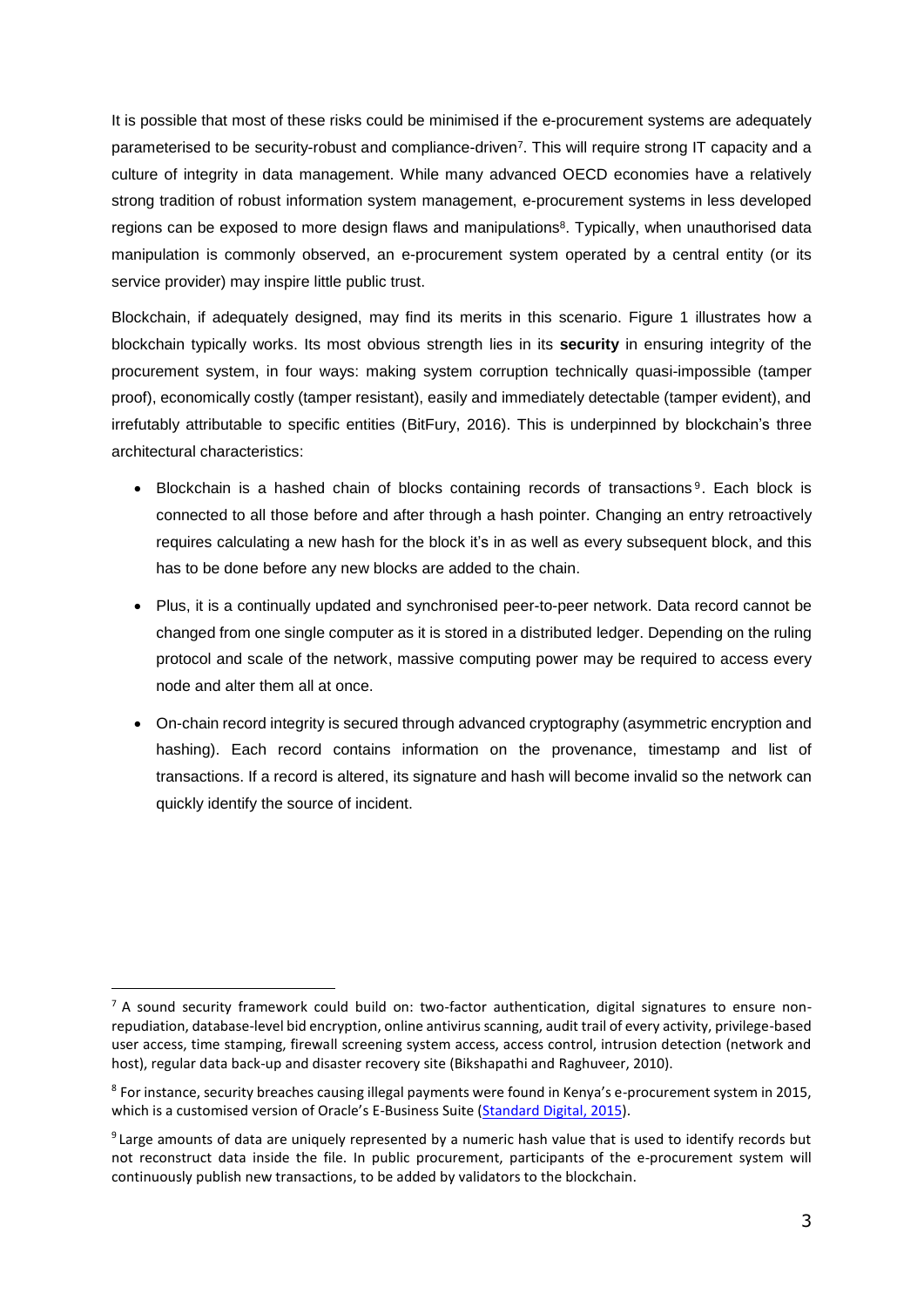#### Figure 1. How a blockchain works



www.centricityglobal.com

j

Credit: Blockgeeks.com

Applying blockchain to track procurement workflows (notably decisions and documentation<sup>10</sup>) would strengthen audit trails immutability and provide real-time traceability of irregularities (Figure 2). As the system will enable all parties involved to view each step simultaneously, auditing can be conducted in real-time targeting high-risk areas, unlike currently when a misconduct often surfaces only after an insider leak or an *ex post* audit. It would also be faster and easier to pin down accountability when red flags are raised as each participant can now be identified with a unique identity. Furthermore, blockchain helps overcome obstacles of coordination between government agencies<sup>11</sup> in a more secure and efficient way, which could minimise delays and duplicative processes in the approval of procurement needs and the final contract. Auditing may also gain more credibility as data used for analysis are now protected against unauthorised access and manipulation, although the completeness<sup>12</sup> of data matters as much as its integrity for drawing high-quality insights. Compliance with document upload processes and open data practices would therefore be the prerequisite.

 $10$  E.g. at six points along the procurement cycle: (i) needs assessment and tender documents submitted by demand originator for budget planning/approval; (ii) tender documents (including technical specifications and evaluation criteria) released by procuring authority upon call for bid; (iii) bid proposals submitted by bidders; (iv) bid evaluation results; (v) awarded contract; and (vi) invoices and orders.

 $11$  E.g. finance and budget, central procurement authority, tax, competition/anti-trust, anti-corruption audit.

 $12$  Completeness can be understood as: (i) the blockchain system should capture as much procurement expenditure as possible, including when a contract is awarded directly or through closed tender; (ii) it should be connected to planning and contract management software; (iii) necessary documents should be uploaded.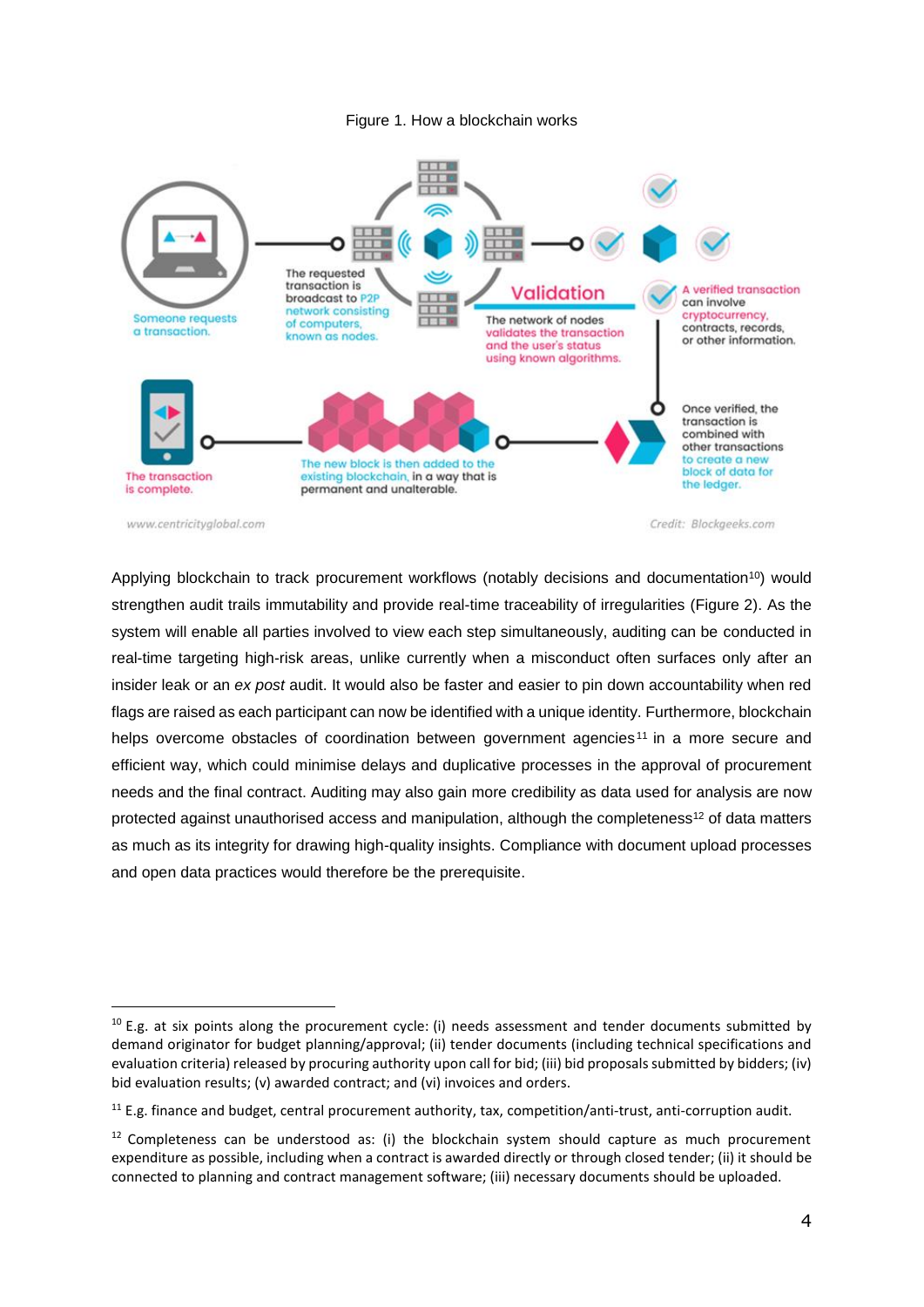

# Figure 2. Tracking procurement workflows on blockchain

 $\overline{a}$ 

However, one needs be cautious that there is no absolute immutability on blockchain. Its level depends on how blockchain is configured, including the openness to participate in the network<sup>13</sup>, the consensus protocol<sup>14</sup> used to validate transactions, the concentration level of validators and how they are chosen<sup>15</sup>. Key determinants appear to be who should be validators and what are the incentive-penalty mechanisms to ensure their integrity, all while keeping in mind the effect on the trade-offs between security (against attacks), scalability (throughput and latency), and decentralisation (against censorship and collusion). Depending on the classification criteria used, there could be four types of blockchain, categorised by the level of anonymity of validators and the level of trust in validators (Figure 3; Kravchenko, 2016). Typically, a permissionless public chain is fully open to anonymous validators as long as they have enough computing resources to validate transactions. Such a structure offers the

*Source*: author's elaboration.

<sup>&</sup>lt;sup>13</sup> Which determines who can access the network and do what. Generally, permissioned chains are often designed for the needs of governments and large corporates to offer stronger confidentiality and control.

 $14$  The algorithmic process by which a network of nodes confirms the record of previously verified transactions, and by which it verifies pending transactions and maintains the shared ledger in sync.

<sup>&</sup>lt;sup>15</sup> Validator of a transaction should ideally never be either of the transacting parties to preserve integrity of the record. The risk of collusion (i.e. transaction censorship or biased conflict resolution) is typically lower when validators are chosen randomly or controlled by different stakeholders.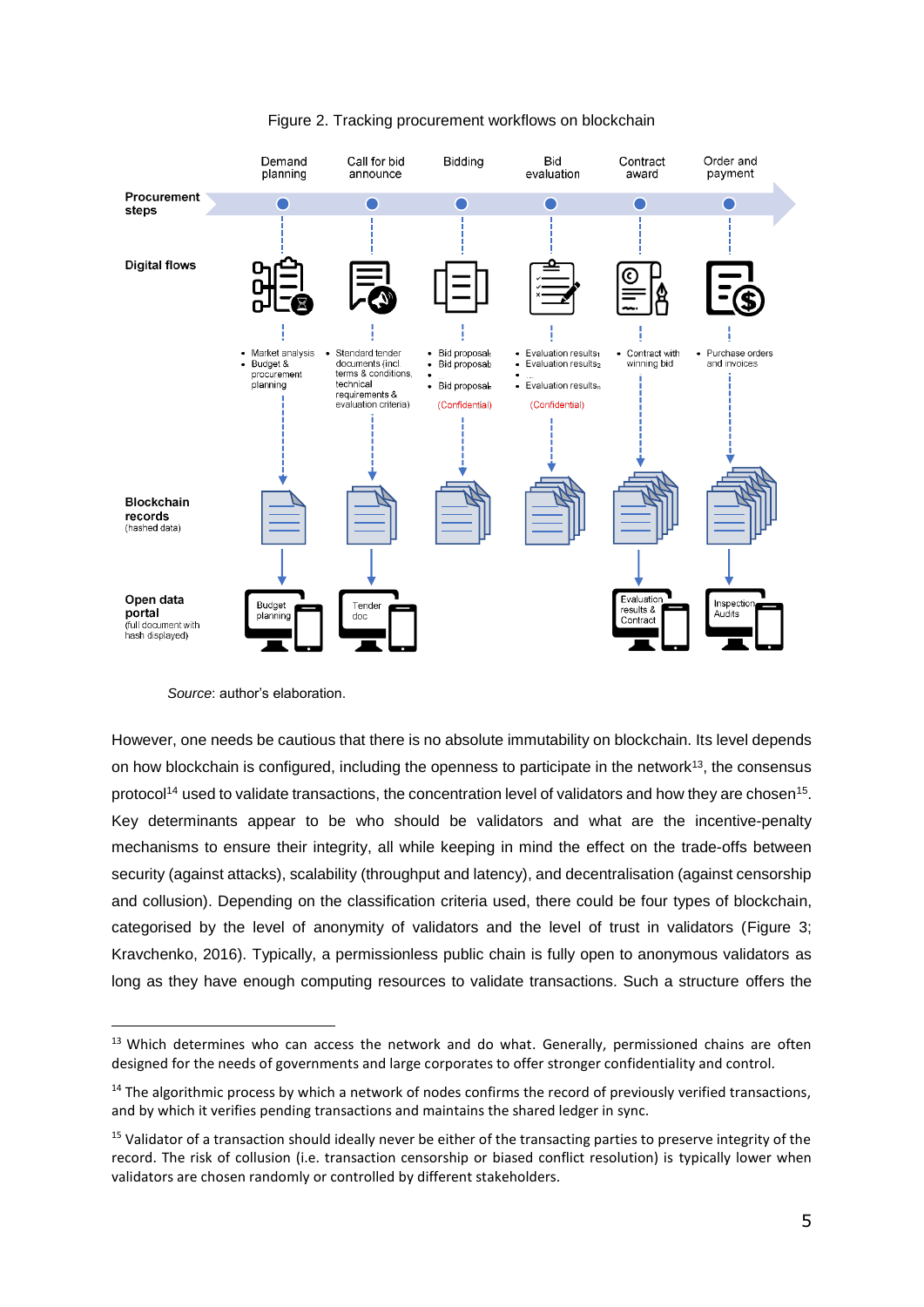strongest security/immutability and is suitable for fully anonymous system out of government control, but is slow to process transactions or grow in scale as the proof of work consensus algorithms is highly inefficient and resource-intensive. Opposite to this is permissioned private chains, which, for sake of confidentiality and control, only choose trusted validators that are bound by certain off-chain relationships. They seem applicable for public sector use cases and more efficient and scalable due to fast consensus algorithms, albeit at the expense of immutability as the latter really depends on agreement between validators (Kravchenko, 2016).





While permissioned private chain may appear most fit for public procurement as it accelerates the verification processes all while allowing the government to retain control over the network, its power in deterring "system fraud" would be undermined if corruption stems from the inside and there is not a large enough set of validators to preserve blockchain record integrity, or when the validating mechanisms and incentives/penalties are not effectively designed to counter malicious behaviour or collusion. Each node is running on a computer system controlled by a certain entity or person, and blockchain alone cannot force them to behave ethically. Records can be rewritten If the majority of its participants wish to adopt new rules or if someone (e.g. nation-state) has enough resources to do so (Greenspan, 2017). As of today, a solution that combines all desired features may not yet be achieved without significant trade-offs. Governments desiring to implement blockchain for enhancing procurement integrity face the challenge of selecting the right consensus protocol and system architecture, all while understanding the pros and cons each approach has to offer (Andoni et al., 2019).

*Source*: Kravchenko (2016).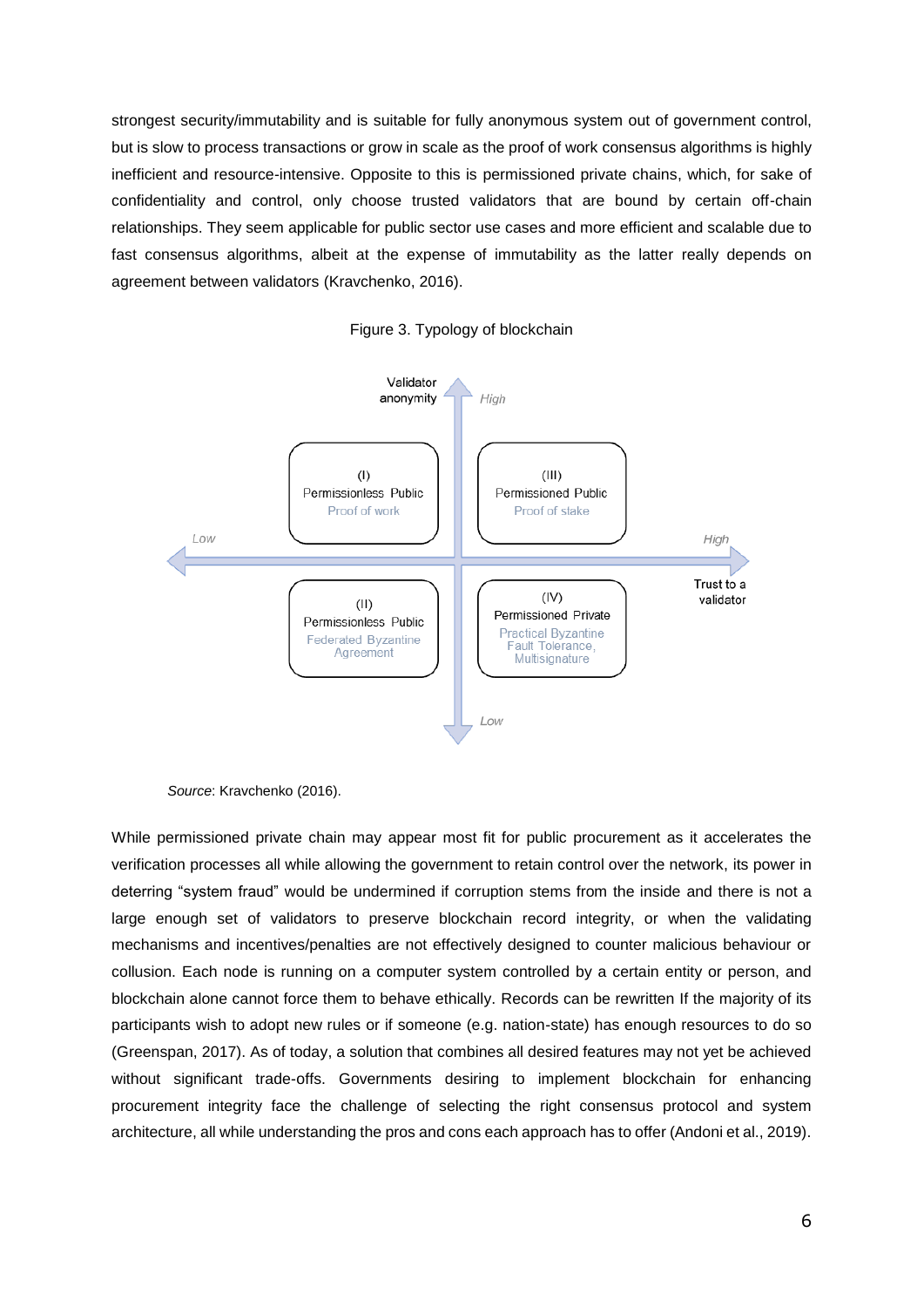Furthermore, applying blockchain to track procurement workflows is simply adding a layer of validation<sup>16</sup> before an entry can be recorded permanently into the system. While the record integrity can be trusted, the data may not, nor does it replace physical trust between two entities in reality – in particular when their iterations happen off-chain. Although blockchain enhances digital trust in the procurement process and makes low-level corruption more easily detectable, if used alone, it could not prevent sophisticated forms of corruption from happening, such as:

- Public officials leaking sensitive information or designing biased tender specifications to favour certain bidders (conflict of interest, favouritism);
- Bidders bribing public officials and offsetting with substandard materials (supported with fake invoice) or poor-quality goods/services (in collusion with public officials);
- Bidders colluding to rig the bid;

 $\overline{a}$ 

• Other obscure forms such as secrecy of beneficial ownership.

Poor practices can be easily perpetuated through e-procurement system – blockchain-enabled or not, as it cannot ensure that processes are open, fair and appropriate to the needs of each procurement, nor replace the need to ensure that participants are well-trained and act with integrity (OECD, 2018).

# **3. Create interoperable supplier profiles across fragmented e-procurement systems**

Public trust in government tends to be higher in countries with sound governance of rule of law and robust checks and balances. Their procurement systems have largely been digitalised and regarded more resilient against manipulation. There may be less need to use blockchain to authenticate the digital integrity of the procurement process. Nonetheless, public procurement in these countries is equally vulnerable to corruption, which takes increasingly sophisticated forms of conflict of interest, beneficial ownership secrecy or collusive bidding. When designing specifications for complex projects, problems of asymmetry of information would arise, creating room for dependence on external consultants that may lead to unfair practices when the consultants are not subject to proper obligations of confidentiality or restriction. Moreover, most countries, particularly large economies such as the United States, China, India and Australia, operate multiple e-procurement systems that may not be shared by all government agencies, let alone those at sub-national level (Somasundaram and Hasan, 2018) <sup>17</sup>. There could be massive gains of money and time if data on supplier profiles and contract records could be shared among various entities and synchronised in a secure and efficient way.

<sup>&</sup>lt;sup>16</sup> Validators cannot verify anything substantive (i.e. content inside the document) except math (i.e. procedural elements such as the authenticity of digital signatures, state of accounts and data feeds).

<sup>&</sup>lt;sup>17</sup> Under siloed systems, a supplier may not be distinctly identified across these systems if he is not required to authenticate his identity vis-à-vis pre-established national registry database (Somasundaram and Hasan, 2018).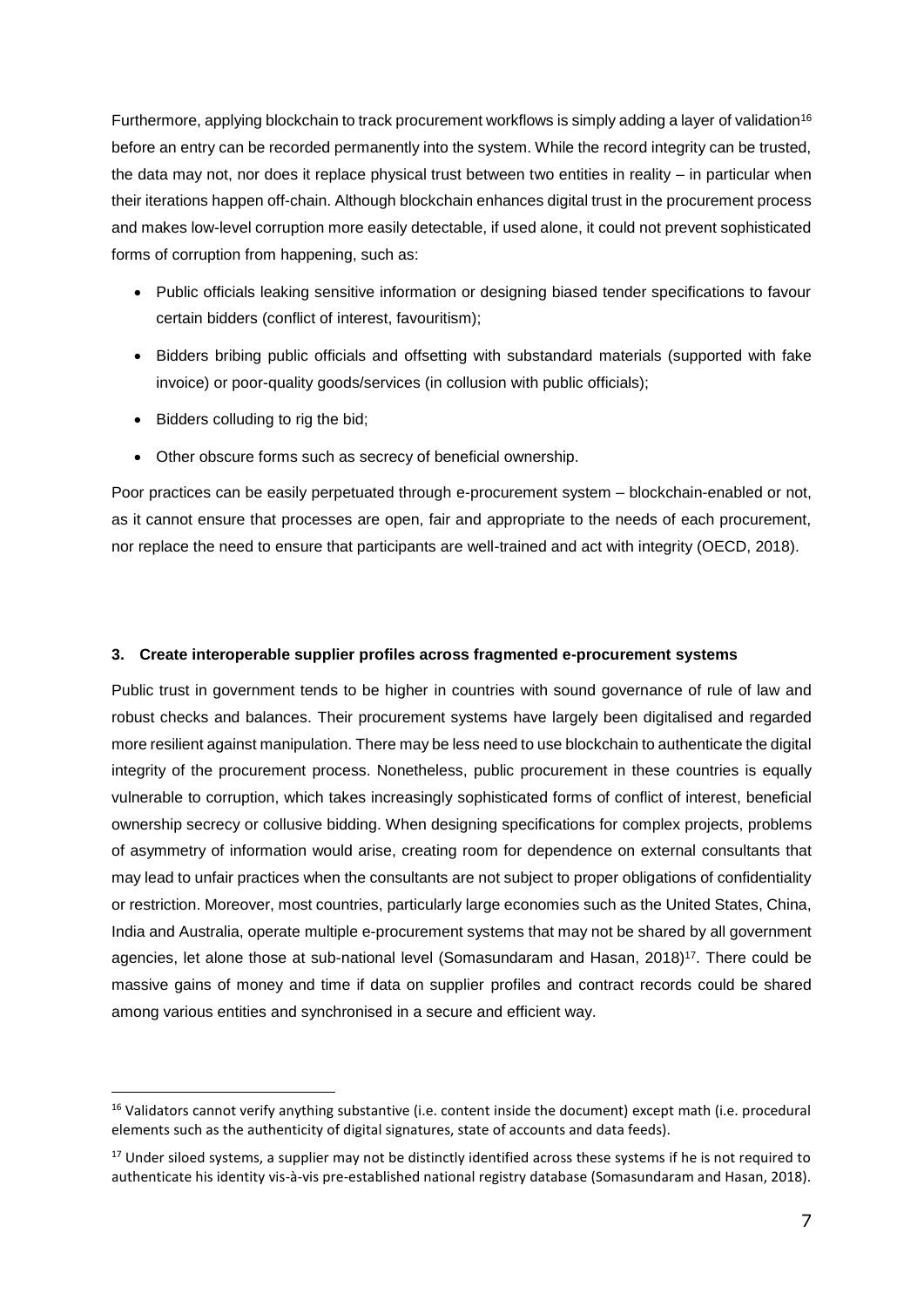There may be a role for blockchain in this scenario, with its immediate potential to boost productivity and value-for-money – which may inadvertently contribute to limiting opportunities of corruption that arise from asymmetry of information (e.g. supplier pricing opacity) or reliance on third-parties during pre-tender planning. This can be achieved by either adding blockchain as a layer that references all the contracting data of the government – starting with one department before propagating to all public institutions<sup>18</sup>; or generating a unique identity (linked to previous work record) for each supplier that can be authenticated across fragmented e-procurement systems, in a real-time and decentralised manner<sup>19</sup>. Both approaches enable data-level interoperability without disrupting existing business processes. The following cost-efficiency and integrity gains are expected (Table 2).

Table 2. Linking supplier and contract data across e-procurement systems

| Direct cost-efficiency gains |                                                                                                                                                                                                                                                                                                                                                                                       | Indirect integrity gains                                                                                                                                                                                                                                                                                                                                                                                                                                            |  |
|------------------------------|---------------------------------------------------------------------------------------------------------------------------------------------------------------------------------------------------------------------------------------------------------------------------------------------------------------------------------------------------------------------------------------|---------------------------------------------------------------------------------------------------------------------------------------------------------------------------------------------------------------------------------------------------------------------------------------------------------------------------------------------------------------------------------------------------------------------------------------------------------------------|--|
|                              | De-silo supplier registries across departments,<br>ministries and jurisdictions, to enable secure &<br>efficient information-sharing                                                                                                                                                                                                                                                  | Limit discretion available to public officials to<br>unduly influence demand/preferences or inflate<br>budget needs                                                                                                                                                                                                                                                                                                                                                 |  |
|                              | When combined with AI analytics <sup>20</sup> :<br>Gain real-time visibility into supplier pricing<br>$\circ$<br>and contract conditions, for faster and more<br>accurate budget planning and<br>specifications assessment <sup>21</sup><br>Increase buyer's negotiating power through<br>$\circ$<br>demand aggregation, notably for small-<br>value frequent purchases <sup>22</sup> | Expose and minimise unfair pricing practices by<br>suppliers (e.g. territory-based arbitrage)<br>To the extent possible, reduce asymmetry of<br>information and reliance on third-parties <sup>24</sup> for<br>determining tender specifications and evaluation<br>criteria, including for projects where there is an<br>internal lack of know-how/expertise<br>Provide central supervisory body with aggregate<br>visibility over fragmented e-procurement systems |  |
|                              | Provide finer insights into supplier qualifications<br>based on immutable work experience records <sup>23</sup>                                                                                                                                                                                                                                                                       | for monitoring compliance performance                                                                                                                                                                                                                                                                                                                                                                                                                               |  |

*Source*: author's elaboration based on experiments of the US HHS and ADB.

<sup>&</sup>lt;sup>18</sup> Blockchain will hold a timestamped record of data stored in a standardised format, see approach of the US Department o[f Health and Human Services.](https://blockchainhealthcaretoday.com/index.php/journal/article/view/69)

 $19$  See approach proposed fo[r ADB](https://www.adb.org/sites/default/files/project-documents/47192/47192-001-tacr-en_4.pdf), to deploy blockchain across worldwide governments' e-procurement systems, with each participating as network nodes to access supplier databases (incl. qualifications, contract awards history and current workload) in different jurisdictions.

<sup>&</sup>lt;sup>20</sup> In HHS' experience, robotic process automation and machine learning (ML) are added to the blockchain-layer data, with ML used for data cleansing after extraction from legacy contract systems. Natural language processing is used to analyse the terms, conditions and pricing in the contracts.

<sup>&</sup>lt;sup>21</sup> Pricing estimates would be notably harder facing complex procurements that involve high-level technology.

<sup>&</sup>lt;sup>22</sup> HHS is projected to save USD 720 million minimum by identifying the lowest price possible for bulk purchases of everyday items [\(Federal News Network, 2018\)](https://federalnewsnetwork.com/blockchain/2018/12/hhs-blockchain-ai-project-gets-go-ahead-to-use-live-agency-acquisition-data/).

<sup>&</sup>lt;sup>23</sup> This may include past awarded contracts, current workload, work experience certificates and contract performance evaluation/rating.

<sup>&</sup>lt;sup>24</sup> Including agents, middlemen, consultants, who may not necessarily be most competent or act with integrity.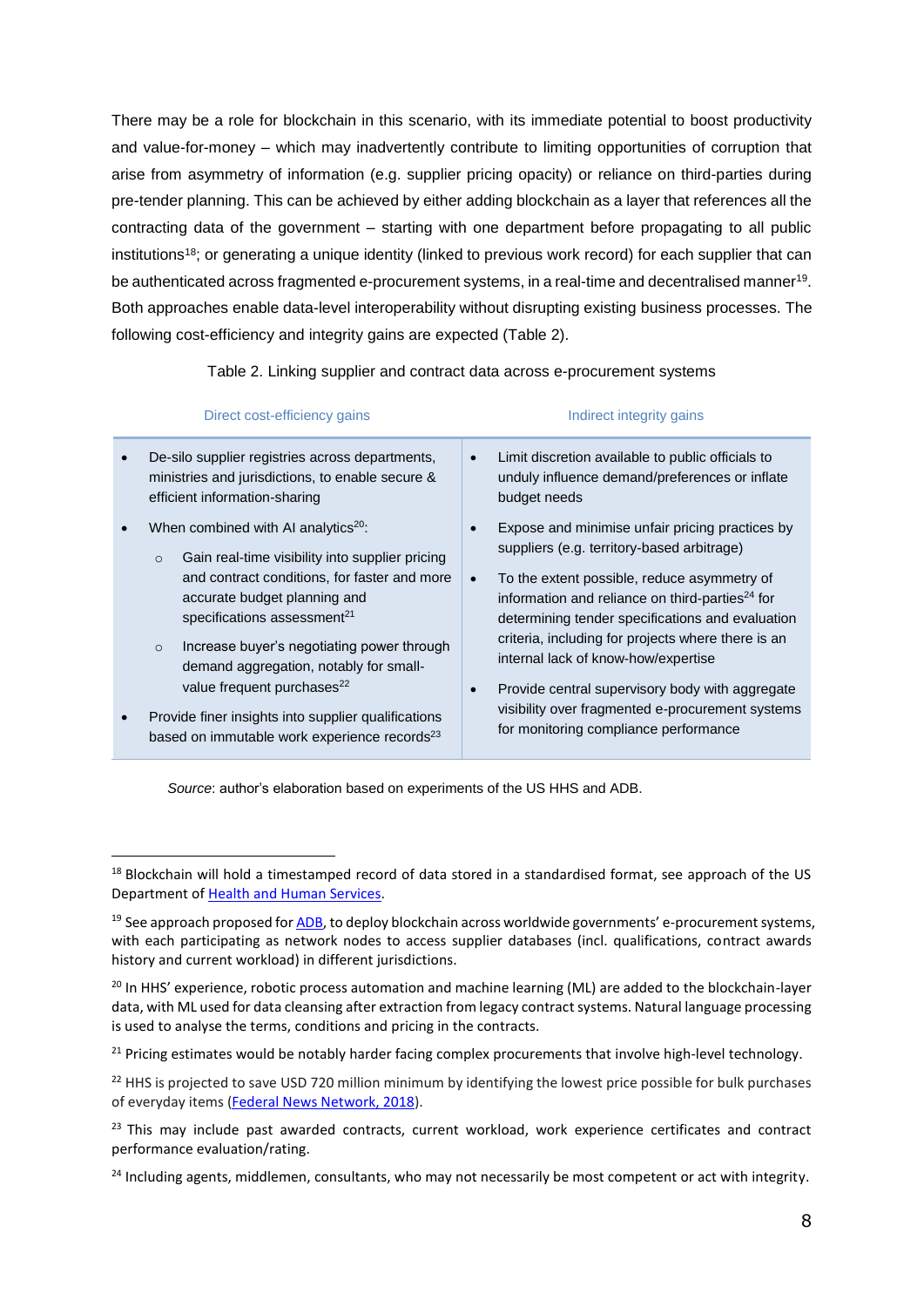It is important to note that many benefits cited above are the results of combining blockchain-layer data with AI analytics: the former guarantees data integrity and traceability, while the latter extracting patterns to help shape more adequate procurement assessment. The use of blockchain would only be meaningful if it adds onto an existing quality and complete database. Moreover, while this approach may lower corruption risks related to dishonest middlemen or vendor pricing opacity, it has to rely on the integrity of public officials to uphold an ethical code of conduct. When there are "rats" inside the system, only properly-conducted auditing and public scrutiny may help expose wrongdoing.

Take a step even further, the advantage of having a network of interlinked e-procurement systems could be considered for empowering a central supervisor (through read-only nodes) to monitor crossjurisdiction/multi-level spending and enforce local accountability, without being perceived as visibly intrusive while also alleviating administrative burdens in the reporting process (Figure 4).



Figure 4. "Policing" a network of e-procurement systems

*Notes:* black nodes represent higher-level supervisory bodies (e.g. anti-trust, anti-corruption, budget and finance); large light-blue nodes represent parallel e-government procurement systems that are in operation; small dark-blue nodes represent suppliers.

*Source*: author's elaboration.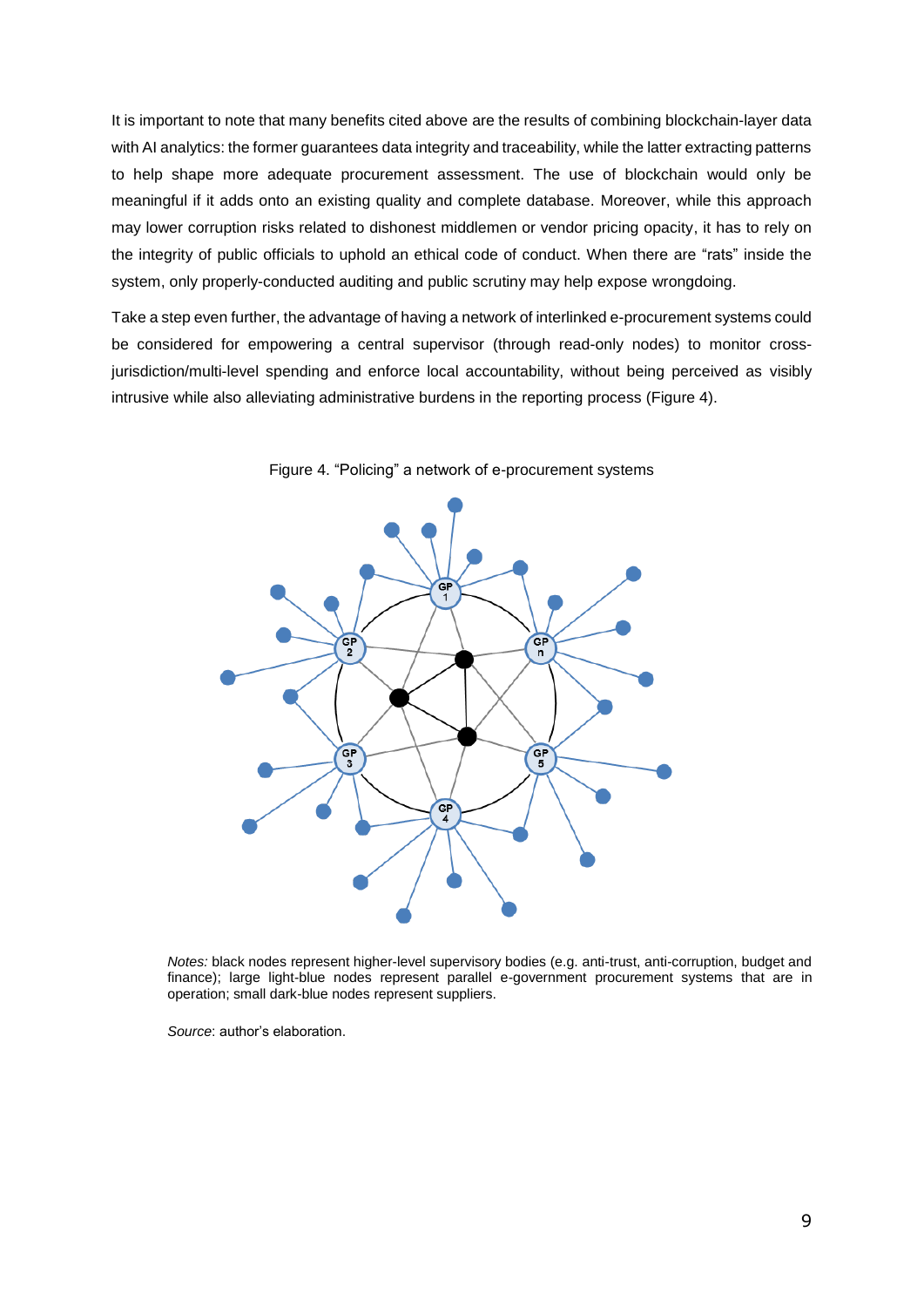Three potential scenarios may be considered; their political desirability and regulatory feasibility require further deliberation:

- A central/federal government (e.g. China, India<sup>25</sup>, Mexico) monitoring provincial/state operation of their e-procurement systems, covering procurement financed by national budget;
- A supranational institution (e.g. European Commission) seeking to gain granular view of procurement practices by its member states, thereby enforcing best practice compliance and level playing field;
- A multilateral development bank (e.g. World Bank) reviewing procurement practices by recipient countries, or as an effort to facilitate international bidding with easily crossauthenticated documentation.

# **4. Decentralise bid evaluation process in a secure way**

During bid evaluation, bidders' technical capability is usually evaluated by the technical department, before their business capability and financial position are assessed separately by the procuring entity. It is not uncommon that a peer review of the evaluation results may be required, and that third-parties be invited to evaluate bids when complex goods/works requirements are involved. A certain level of competence and professionalism is required for making objective assessment. While this capacity may seem standard in many OECD economies, it could be a challenge in lower income countries, where the state's institutional capacity is weaker and that competent procurement staff are scarce. When corruption stems from the inside, the risk of biased bid evaluation would also increase.

It is conceivable to open up bid reviews to a much wider range of experts, whereby limit biased or dishonest selection. Such thinking is based on two assumptions:

- Assumption 1: "decentralising" bid evaluation by bringing in a greater number of competent evaluators would favour more objective assessment, compensate capacity shortage and mitigate insider fraud;
- Assumption 2: as the number of co-decision-makers increases, the "crooked" bidder would be disincentivised to pay bribes as the total price can go up quickly.

When such a pool of experts is not yet available, they could be selected against pre-identified criteria, e.g. absence of conflict of interest (no publicly-disclosed affiliation with any of the suppliers); recognised authority (e.g. certificates and other qualification credentials); ideally disconnected from each other to avoid collusive behaviour; positive integrity verification response; and proper level of security clearance, if applicable. Their identity shall be kept anonymous until announcement of the winning bid, and their public addresses (registered on blockchain) altered each time they are brought onboard a review panel.

<sup>&</sup>lt;sup>25</sup> India has over 50 e-procurement systems in operation.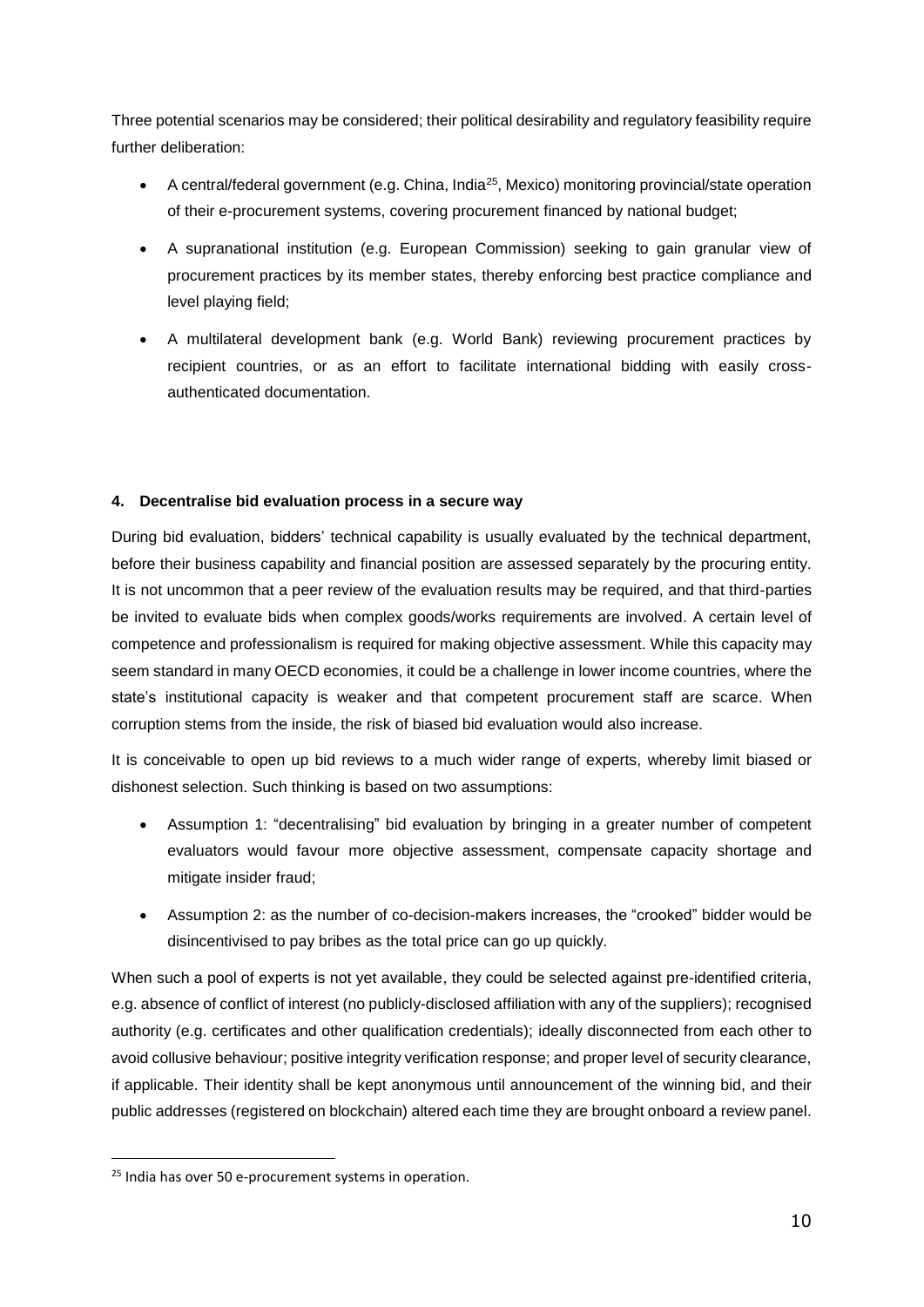Bids shall be reviewed anonymously, and all proprietary information in the tender should be disguised, so that one may well evaluate responses to a tender that is beyond his jurisdiction (city, province, country) without the least knowledge of it. Evaluation results will be stored on a blockchain for recordkeeping, and disclosed for public scrutiny upon contract award. They should also be considered in selecting the contractor, and explanations should be given in event of large discrepancies between the final selected bidder and the dominant view among experts. The pool of evaluators should also enlarge progressively.

This approach presents several challenges and limitations:

- First, while it provides better assurance that the first-best bidder gets selected, it does not offer redress when tender specifications and evaluation criteria are drafted to favour one particular supplier, or when collusive bid-rigging occurs.
- Second, selection of the "right" experts (i.e. competent and law-abiding) is a crucial step; there may be a risk of capture by interest groups or criteria may be inadequately defined if the procuring entity lacks the capacity/knowledge. Nevertheless, if the project is financed by international donors, the latter may play a role in defining expert selection criteria or recommending names of qualified experts.
- Third, although anonymity of evaluators and bidders can in principle prevent them from establishing contact during bid review, it does not prevent dishonest evaluators from proactively seeking bribe. This risk may be bigger at the start when the pool of qualified evaluators is small, but would likely decrease when it enlarges. Adequate "carrots and sticks" are key to incentivise experts to participate and behave honestly in the evaluation.
- Fourth, barriers to adoption may be high as the state must agree to distribute their decisionmaking power to potentially non-state even foreign actors. It might be easier in transition countries having experienced recent regime change, which need a quick shortcut to establish credibility in their governance or attract funding from international donors and investors.

### **5. Is there a strong case to use blockchain for public procurement integrity?**

Sections 2-4 have shown blockchain's potential – if adequately designed – to mitigate certain integrity risks in public procurement under specific circumstances. Table 3 and Figure 5 present an overview of these approaches. Some middle-income countries that possess decent IT infrastructure and governance capacity, with a tradition of operating e-procurement systems and committed to strengthening public sector accountability to gain constituency support and high-quality investments, could be potential candidates for the first and last approaches. Particularly, when trust in government is low, the e-procurement system is weakly designed and that technical capacity to tamper with the system is easily available, the case for using blockchain to curb corruption would be stronger.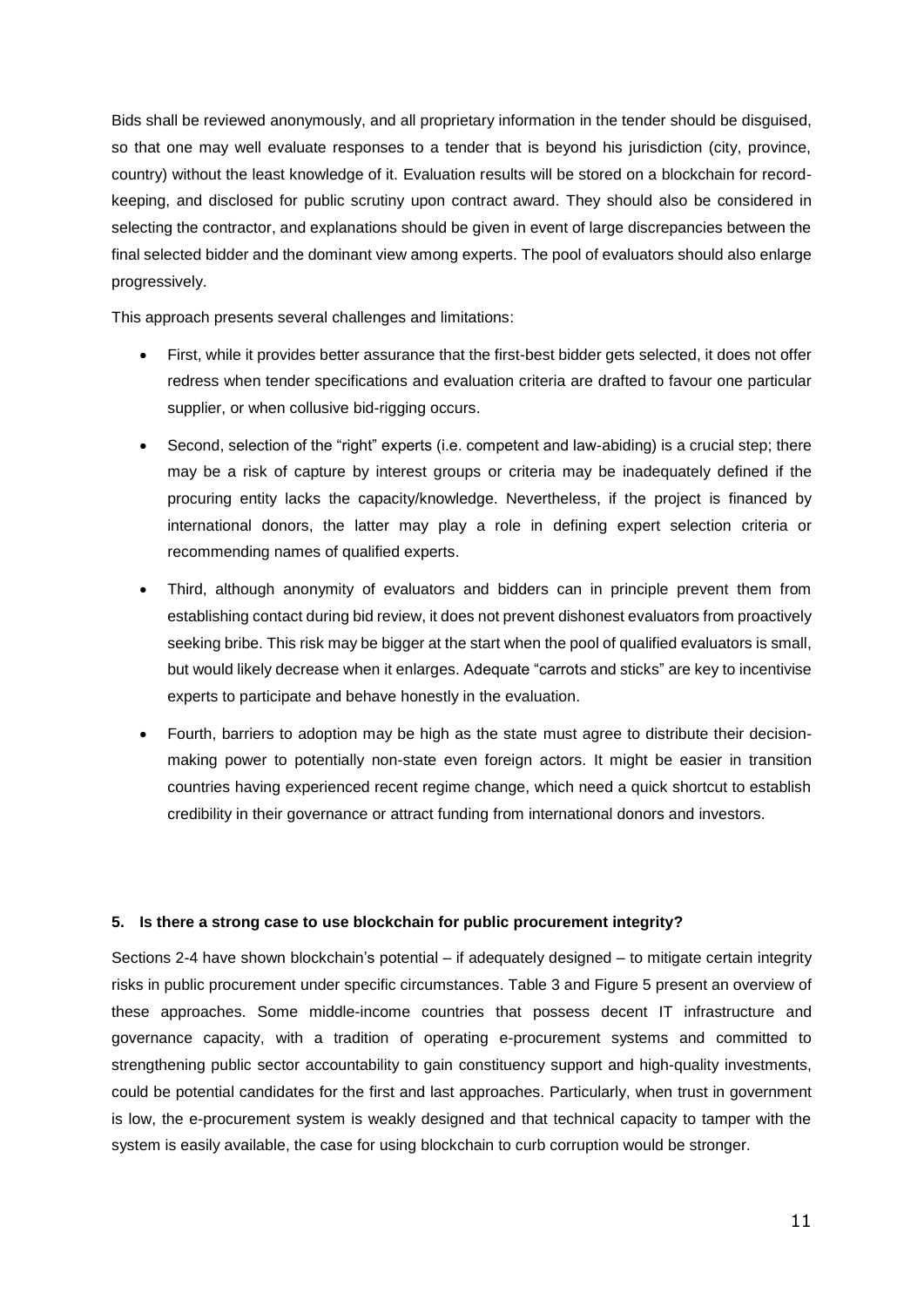# Table 3. Overview of potential blockchain applications for public procurement integrity

|                                                                             | Approach One                                                                                                                                                                                                                                    | Approach Two                                                                                                                                                                                                                                  | <b>Approach Three</b>                                                                                                                                                                                                             |
|-----------------------------------------------------------------------------|-------------------------------------------------------------------------------------------------------------------------------------------------------------------------------------------------------------------------------------------------|-----------------------------------------------------------------------------------------------------------------------------------------------------------------------------------------------------------------------------------------------|-----------------------------------------------------------------------------------------------------------------------------------------------------------------------------------------------------------------------------------|
| <b>Scenarios</b><br>where<br>blockchain may<br>have a role                  | • Public trust is low, and<br>government committed to<br>winning public support<br>and investments<br>Rampant IT system<br>manipulations                                                                                                        | Multiple e-procurement<br>$\bullet$<br>systems operate in silo<br>Lack of internal expertise<br>$\bullet$<br>or information in defining<br>tender specifications and<br>estimating pricing                                                    | • Aid-reliant or post-regime<br>change countries<br>Lack of capacity and/or<br>competence in<br>procurement staff                                                                                                                 |
| How blockchain<br>is introduced                                             | Track full-cycle procurement<br>workflows, notably important<br>documentation and<br>decisions                                                                                                                                                  | Enable data-level<br>interoperability on supplier &<br>contract data across e-<br>procurement systems                                                                                                                                         | Open up bid evaluation to a<br>large pool of algorithms-<br>selected evaluators, and<br>store results on blockchain                                                                                                               |
| What integrity<br>risks may be<br>mitigated                                 | "System corruption": insider<br>document tampering or<br>outsider cyber-attacks                                                                                                                                                                 | Middleman corruption in<br>$\bullet$<br>pre-tender assessment<br>Asymmetry of information<br>$\bullet$<br>& supplier pricing opacity                                                                                                          | Sub-optimal or biased bid<br>evaluation, due to<br>incompetence or corruption                                                                                                                                                     |
| <b>Potential</b><br>advantages<br>over regular e-<br>procurement<br>systems | Stronger system integrity<br>$\bullet$<br>(security)<br><b>Facilitated traceability</b><br>and auditability                                                                                                                                     | Mutualised supplier &<br>$\bullet$<br>contract data in a secure<br>and flexible way without<br>imposing unified process<br>Aggregate visibility for a<br>$\bullet$<br>supervisor/fund provider<br>to monitor fund recipient<br>accountability | Potentially more objective,<br>secure & tamper/censorship<br>resistant bid evaluation                                                                                                                                             |
| Other<br>necessary<br>conditions                                            | Inspection and audit<br>Good data management,<br>$\bullet$<br>including commitment to<br>open data practices                                                                                                                                    | Combination with big<br>data analytics<br>• Adequate data analytics<br>skills<br>Standardised data<br>$\bullet$<br>digitisation process                                                                                                       | • Well-defined criteria for<br>selecting evaluators<br>Mutual anonymity until<br>end of bidding<br>Enlarging evaluators pool<br>Proper mechanisms to<br>ensure evaluator integrity                                                |
| Limitations and<br>challenges                                               | Ineffective in preventing<br>$\bullet$<br>corruption other than IT<br>system manipulation<br>Does not replace the<br>need for physical trust<br>(e.g. dishonest data)<br>Measures to ensure<br>system integrity may<br>undermine other features | Ineffective against insider<br>corruption without proper<br>inspection and audit<br>Political barriers to<br>adoption may be high if<br>the purpose is to monitor<br>procurement practices of<br>fund/loan recipients                         | Ineffective in preventing<br>specifications to be<br>drafted in a biased way<br>Biased or inadequate<br>evaluators selection due<br>to political capture or<br>incompetence<br>Political or institutional<br>barriers to adoption |

*Source*: author's elaboration.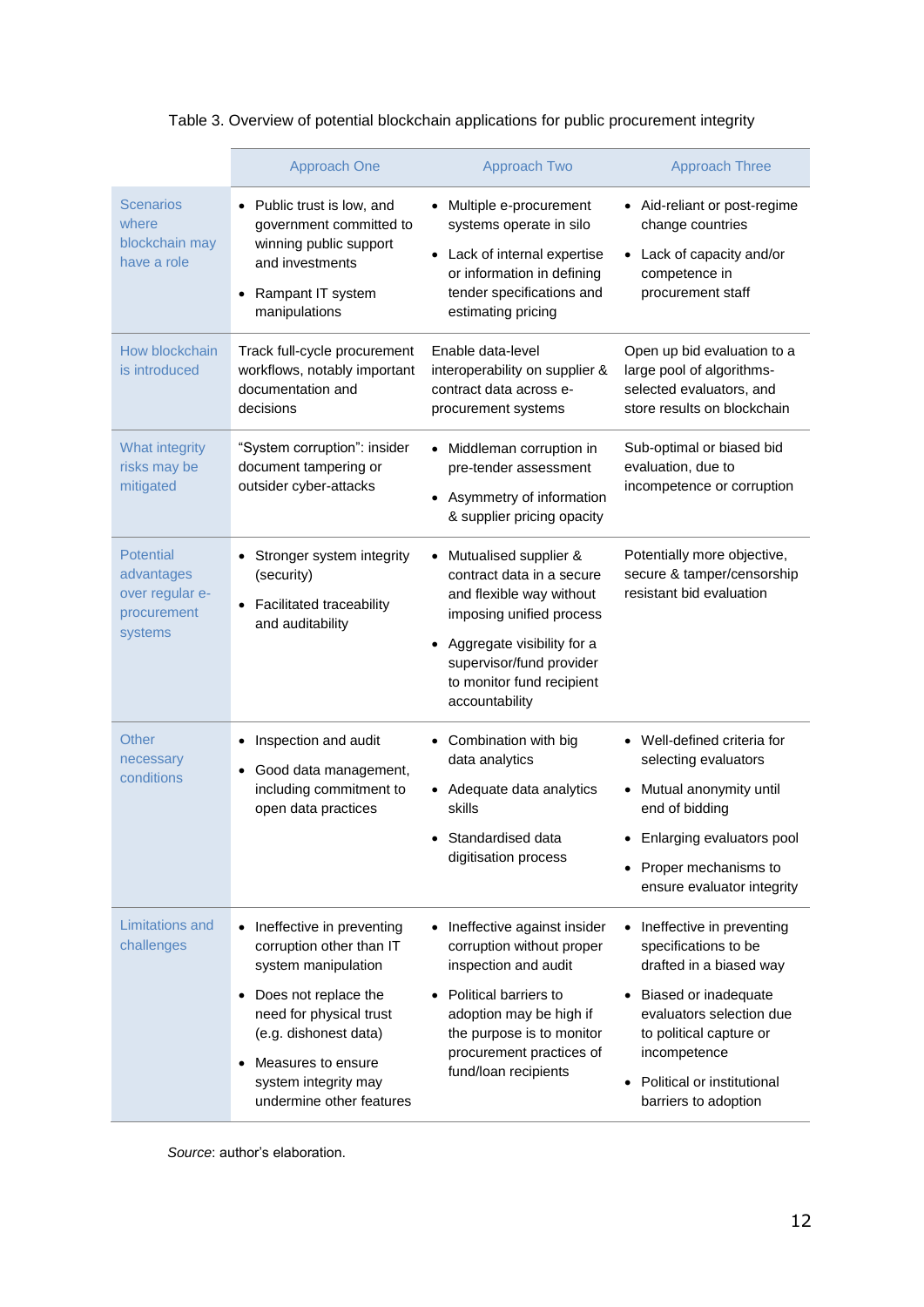

Figure 5. Graphic visualisation of the three approaches

*Source*: author's elaboration.

Large economies with robust but fragmented e-procurement systems may find merits in the second approach, although the first motivation of using blockchain will likely be to enhance efficiency and valuefor-money, which probably owes more to the power of big data analytics tools. Multilateral development banks may also appreciate this approach for benchmarking compliance performance across jurisdictions and projects. The last approach might be envisaged for aid-dependent countries with weaker institutions and governance capacity, or for post-regime change countries that need to quickly re-establish public and business confidence. Nonetheless, the case would be less strong when internet access is largely unavailable or as other developmental priorities (e.g. peace and order) prevail.

There are other ways to apply blockchain in public procurement, for instance, by adding smart contract<sup>26</sup> on blockchain-based shared ledgers to automate bid evaluation, contract negotiation or payment (Hardwick et al., 2018; EU Blockchain Observatory & Forum, 2018). They are not discussed here as their direct implications on anti-corruption are less obvious without a thorough technical review of the potentials and limitations<sup>27</sup>. For all applications, there will be costs of learning, integration and tradeoffs, as well as barriers to adoption from institutions and current users. Today, blockchains need to overcome several technical challenges to deliver the promise of scalability, security and decentralisation without significant trade-offs. Breaches and malfunctions are highly likely before the technology matures. The development costs are high as blockchain developers are scarce and expensive and new

<sup>&</sup>lt;sup>26</sup> A piece of code that automatically executes all or parts of an agreement and is stored on a blockchain-based platform (Levi and Lipton, 2018).

<sup>&</sup>lt;sup>27</sup> For further reading, see Levi and Lipton (2018).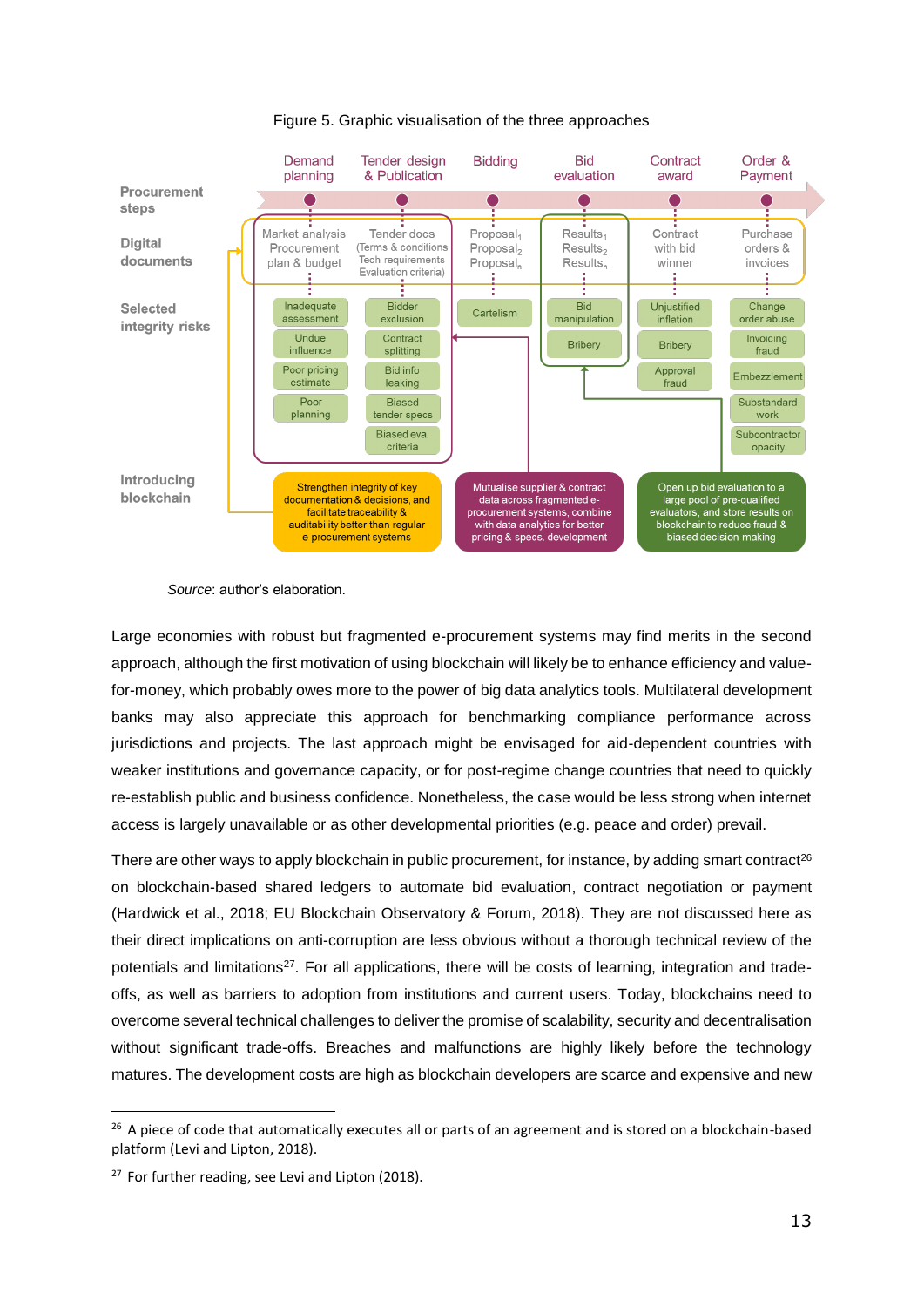infrastructure may be required or repurposed. The cost for computation would vary depending on how computationally intensive the validation process is, but the cost for storage would increase rapidly if records need to be stored permanently on every full node in the network. Furthermore, as any changes in the ruling protocols must be approved by the system nodes, flexibility and fragmentation concerns may arise when blockchains become largely adopted to create an interconnected network of eprocurement systems.

Aside these technical complexities – for which solutions are being developed but the viability of largescale adoption is still being tested, blockchain's potential for social impacts may have all too often been overstated (Pisa, 2018). Blockchain is inherently political as it is designed to govern behaviours of groups of people and organisations through social and/or financial incentives, hence implementation would be slow and contentious (Graglia and Mellon, 2018). Moreover, combatting corruption requires a holistic approach to close off all loopholes and change incentives and misconceived rules. Blockchain alone cannot bring substantial transformative outcomes. As corruption involves dishonest behaviours in the real off-chain world, blockchain can at best enhance integrity of the IT system and hence trust in the on-chain records, thereby forcing corruption to get more sophisticated, but the need for human agency to properly manage the procurement process and proactively inspect<sup>28</sup>, audit and enforce accountability will always remain. Auditors shall also be shielded from political interference and adequately skilled to perform data-driven analysis, and civic oversight including through external stakeholders (e.g. NGOs, journalists) would be crucial when there is systemic corruption within the government. A good integrity policy framework – including an independent justice system to enforce laws and regulations, should also be supported by efforts to buttress the ethical and moral foundation of human behaviour.

Ultimately, whether there is a strong case to use blockchain (or alternative technologies) for enhancing public procurement integrity would depend on three key questions:

- First, what are the major forms of integrity risks along the procurement cycle, and how adequate the existing procurement system is to address those risks. Importantly, whether record tampering is frequently observed, and whether the technical capacity to perform such an act is easily available.
- Second, how important the anti-corruption agenda is over other policy objectives, such as achieving efficiency in workflows and value-for-money in the allocation of resources. This will affect one's level of acceptance of the potential trade-offs brought by the technology.
- Third, what is the expected value of benefits brought by the technology relative to the amount of resources and efforts one is ready to commit, in terms of development costs and time requirements, level of operational complexity and flexibility, amount of re-training, and other barriers to adoption and implementation.

 $\overline{a}$ 

 $28$  E.g. regular/random inspections to check contract performance or avoid collusion between suppliers and supervising public officials.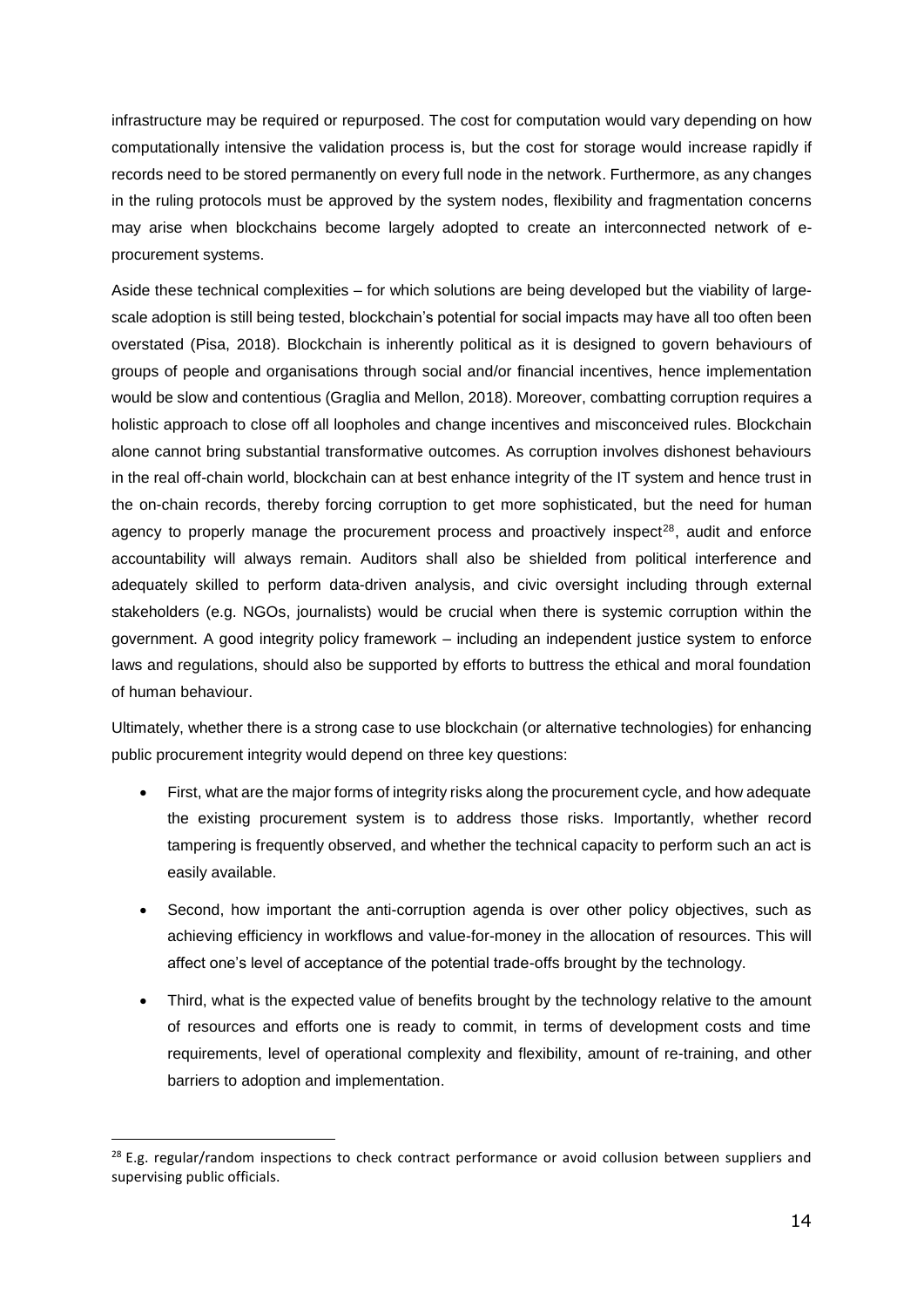All things considered, if corruption happens predominantly off-system, the cost of over-engineering the procurement tool to achieve zero-corruption tolerance "on paper" could quickly outweigh the benefits, with no substantial developmental impacts. Discussion of the role of technology for anti-corruption should not dilute the importance that commitment of decision-makers is key to all successful anticorruption efforts. Given blockchain's current levels of technological maturity and ease of adoption, it may be more cost-efficient and easier to focus one's anti-corruption efforts on improving compliance with public procurement best practices, especially for countries where non-compliance is still common. Blockchain and other analytics technologies could come as the next step to reinforce the integrity and intelligence of the procurement system, building on a culture of accountability and open governance that will have been nurtured in the first place.